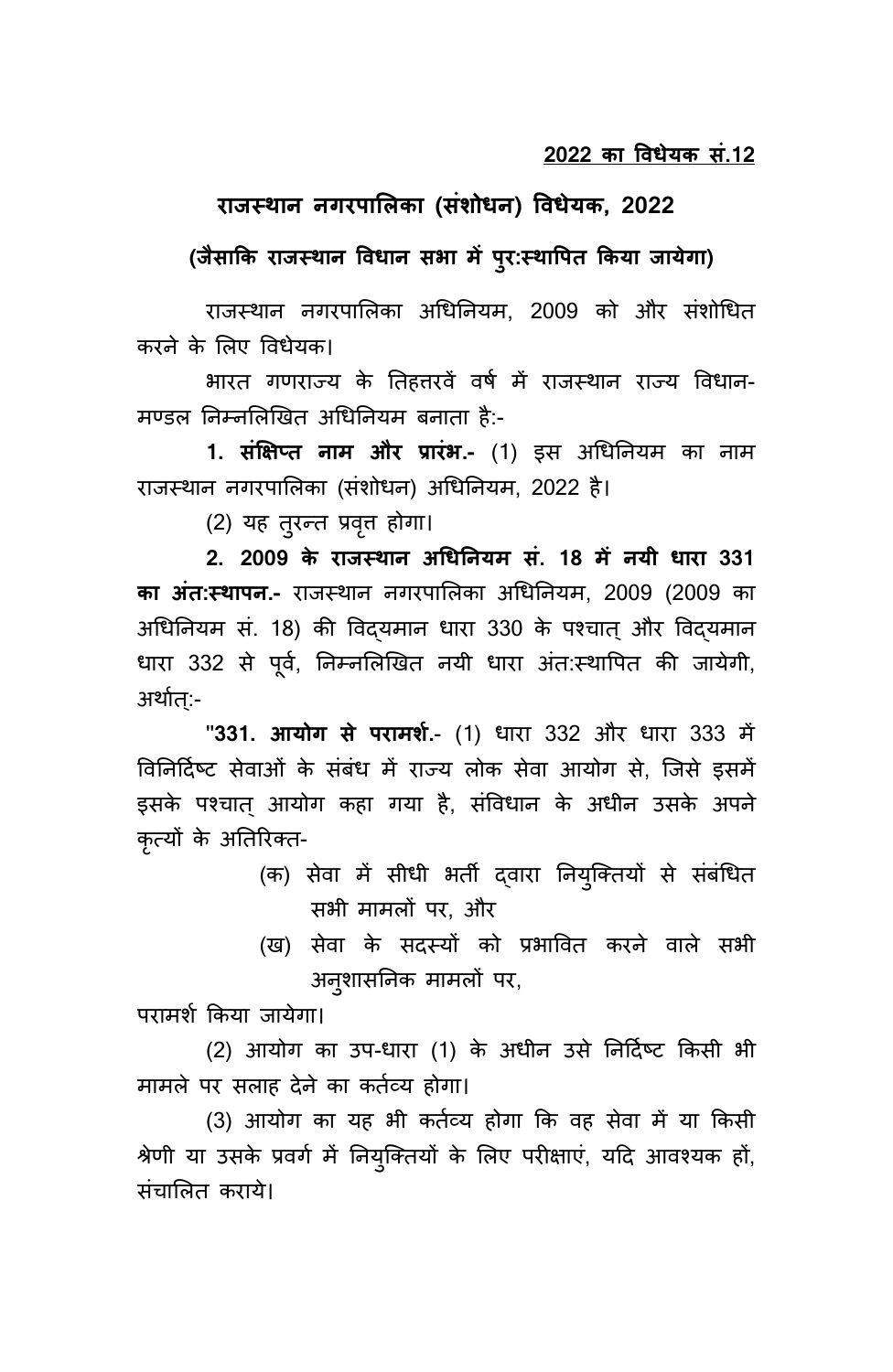(4) आयोग, संविधान के अन्च्छेद 323 के खण्ड (2) के अधीन प्रस्तुत अपनी रिपोर्ट में इस धारा के अधीन सेवा के संबंध में आयोग द्वारा किये गये कार्य के बारे में एक रिपोर्ट सम्मिलित और समाविष्ट करेगा तथा ऐसी रिपोर्ट पर उक्त अनुच्छेद के उक्त खण्ड में यथा उपबंधित कार्यवाही की जायेगी।

(5) उप-धारा (3) में अंतर्विष्ट किसी बात के होने पर भी, राज्य सरकार सेवा में के अत्यावश्यक आधार पर भरे जाने के लिए अपेक्षित पदों के लिए परीक्षाएं संचालित कराने हेतु किसी अन्य प्राधिकारी या एजेंसी की सेवाएं ले सकेगी।

स्पष्टीकरण: इस धारा के प्रयोजन के लिए, शब्द "सेवा" से धारा 332 और धारा 333 में यथा विनिर्दिष्ट सेवाएं अभिप्रेत हैं।"।

**\_\_\_\_\_\_\_\_\_\_\_**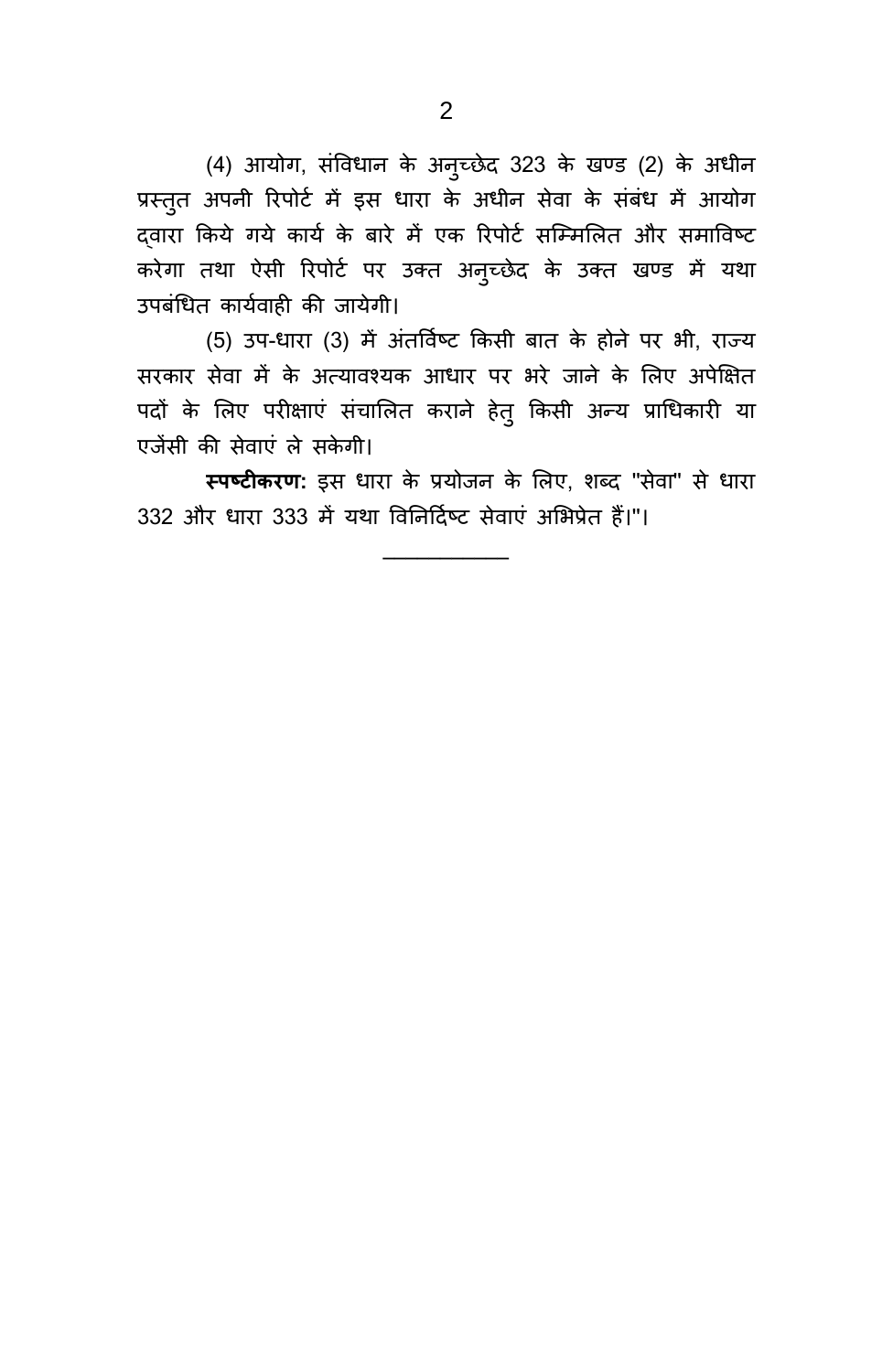## **उद्देश्यों और कार ों का कथन**

वर्तमान में, राजस्थान नगरपालिक (प्रशासनिक और तकनीकी) सेवा के सीधी भर्ती के पदों पर नियुक्तियों के लिए अभ्यर्थियों का चयन संबंधित सेवा नियमों के उपबंधों के अधीन गठित राज्य स्तरीय आयोग दवारा किया जाता है। पूर्वोक्त सेवा में के विभिन्न प्रवर्गों और श्रेणियों के पदों की अधिक संख्या तथा सेवा में के विभिन्न पदों पर उपयुक्त अभ्यर्थियों के चयन में निष्पक्ष और पारदर्शी भर्ती प्रक्रिया की आवश्यकता को दृष्टिगत रखते हुए राज्य सरकार ने उक्त नगरपालिक सेवा के सीधी भर्ती के पदों पर नियुक्तियां करने हेत् परीक्षा संचालित करने का कर्तव्य राजस्थान लोक सेवा आयोग पर अधिरोपित करने का प्रशासनिक विनिश्चय किया है। इसलिए, यह प्रस्तावित किया गया है कि उक्त आयोग परीक्षा संचालित करेगा तथा सेवा में नियुक्तियों से संबंधित समस्त मामलों पर और सेवा के सदस्यों को प्रभावित करने वाले अनुशासनिक मामलों पर सलाह देगा।

तदनुसार, राजस्थान नगरपालिका अधिनियम, 2009 (2009 का अधिनियम सं. 18) में एक नयी धारा 331 अंत:स्थापित की जानी प्रस्तावित है।

> यह विधेयक पूर्वोक्त उद्देश्यों की प्राप्ति के लिए ईप्सित है। अतः विधेयक प्रस्तुत है।

> > शान्ती कुमार धारीवाल**, प्र ारी ं ंत्री।**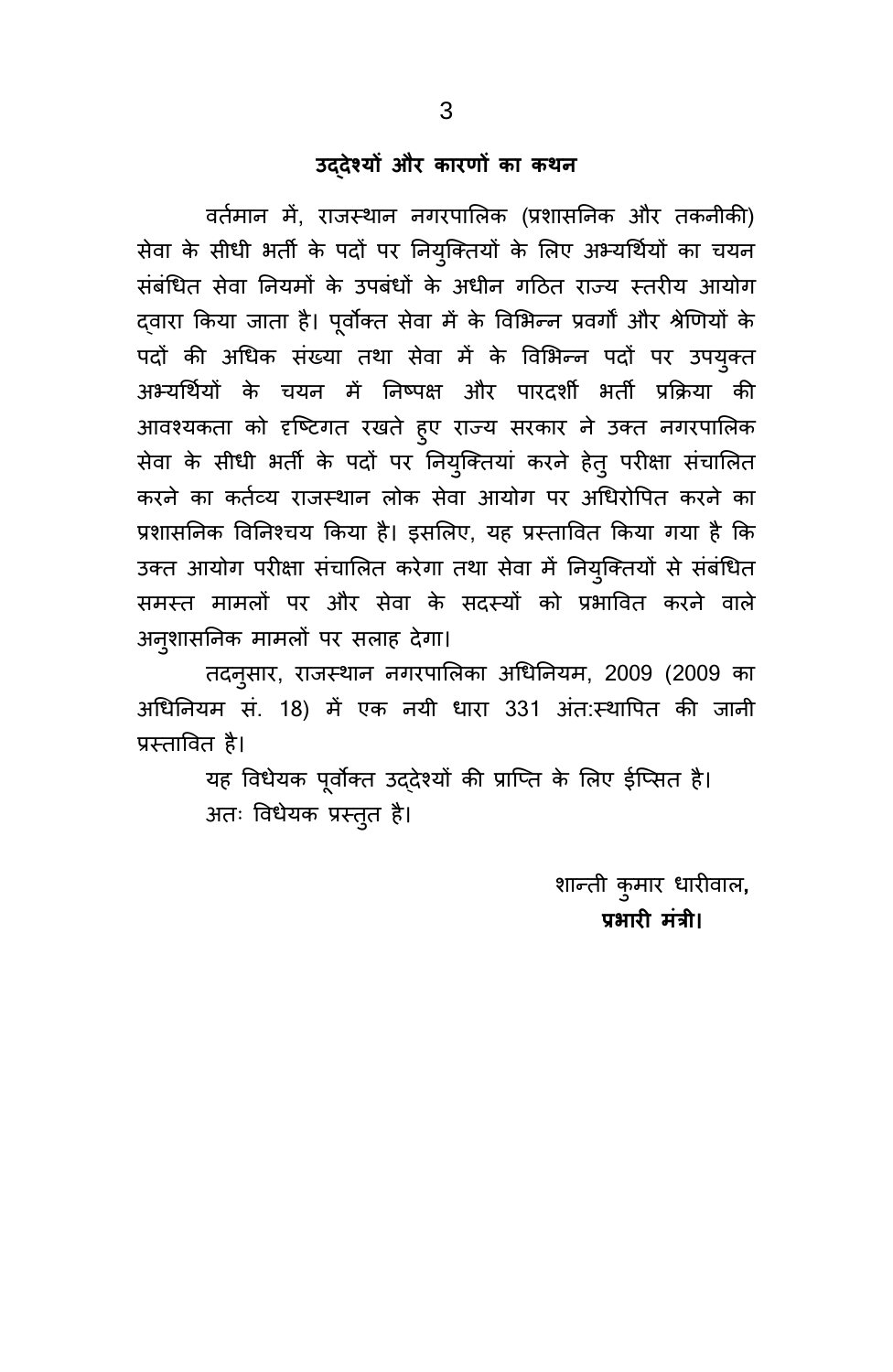#### (Authorised English Translation)

## **THE RAJASTHAN MUNICIPALITIES (AMENDMENT) BILL, 2022**

(To be introduced in the Rajasthan Legislative Assembly)

#### *A*

### *Bill*

*further to amend the Rajasthan Municipalities Act, 2009.*

Be it enacted by the Rajasthan State Legislature in the Seventy-third Year of the Republic of India, as follows:-

**1. Short title and commencement.-** (1) This Act may be called the Rajasthan Municipalities (Amendment) Act, 2022.

(2) It shall come into force at once.

**2. Insertion of new section 331, Rajasthan Act No. 18 of 2009.-** After the existing section 330 and before the existing section 332 of the Rajasthan Municipalities Act, 2009 (Act No. 18 of 2009), the following new section shall be inserted, namely:-

"**331.Consultation with Commission.-** (1) As respects the services specified in section 332 and section 333, the State Public Service Commission, hereinafter referred to as the Commission, shall in addition to its functions under the Constitution, be consulted-

- (a) on all matters relating to appointments to the Service by direct recruitment, and
- (b) on all disciplinary matters affecting the members of the Service.

(2) It shall be the duty of the Commission to advise on any matter referred to it under sub-section (1).

(3) It shall also be the duty of the Commission to conduct examinations, if necessary, for appointments to the Service or to any grade or category thereof.

(4) The Commission shall include and embody, in its report presented under clause (2) of Article 323 of the Constitution, a report as to the work done by the Commission in relation to Service under this section and such report shall be dealt with as provided in the said clause of the said Article.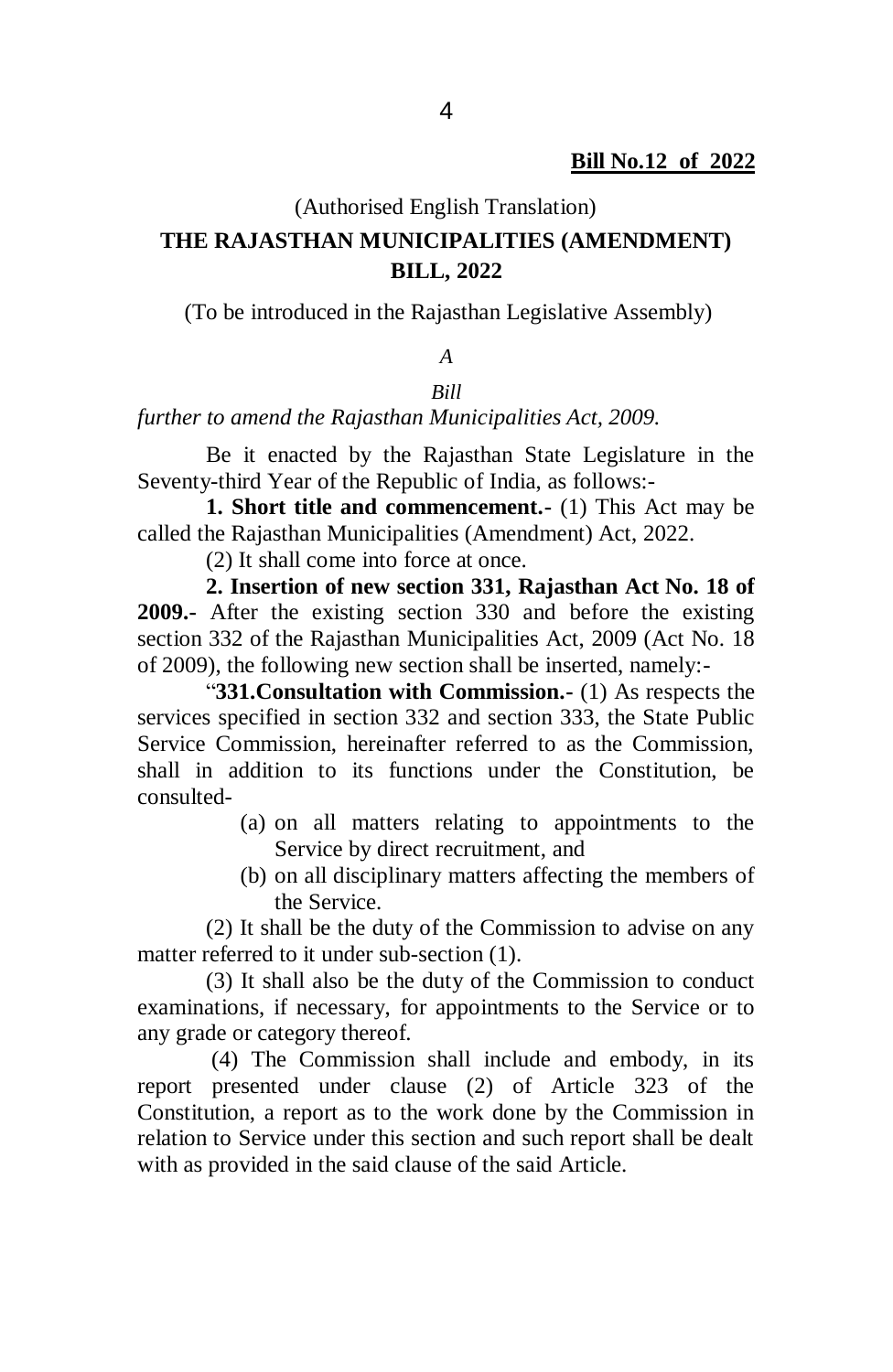(5) Notwithstanding anything contained in sub-section (3), the State Government may engage other authority or agency to conduct examinations for the posts in the Service required to be filled on urgent basis.

**Explanation:** For the purpose of this section, the word "Service" means services as specified in section 332 and section 333.".

**\_\_\_\_\_\_\_\_\_\_\_**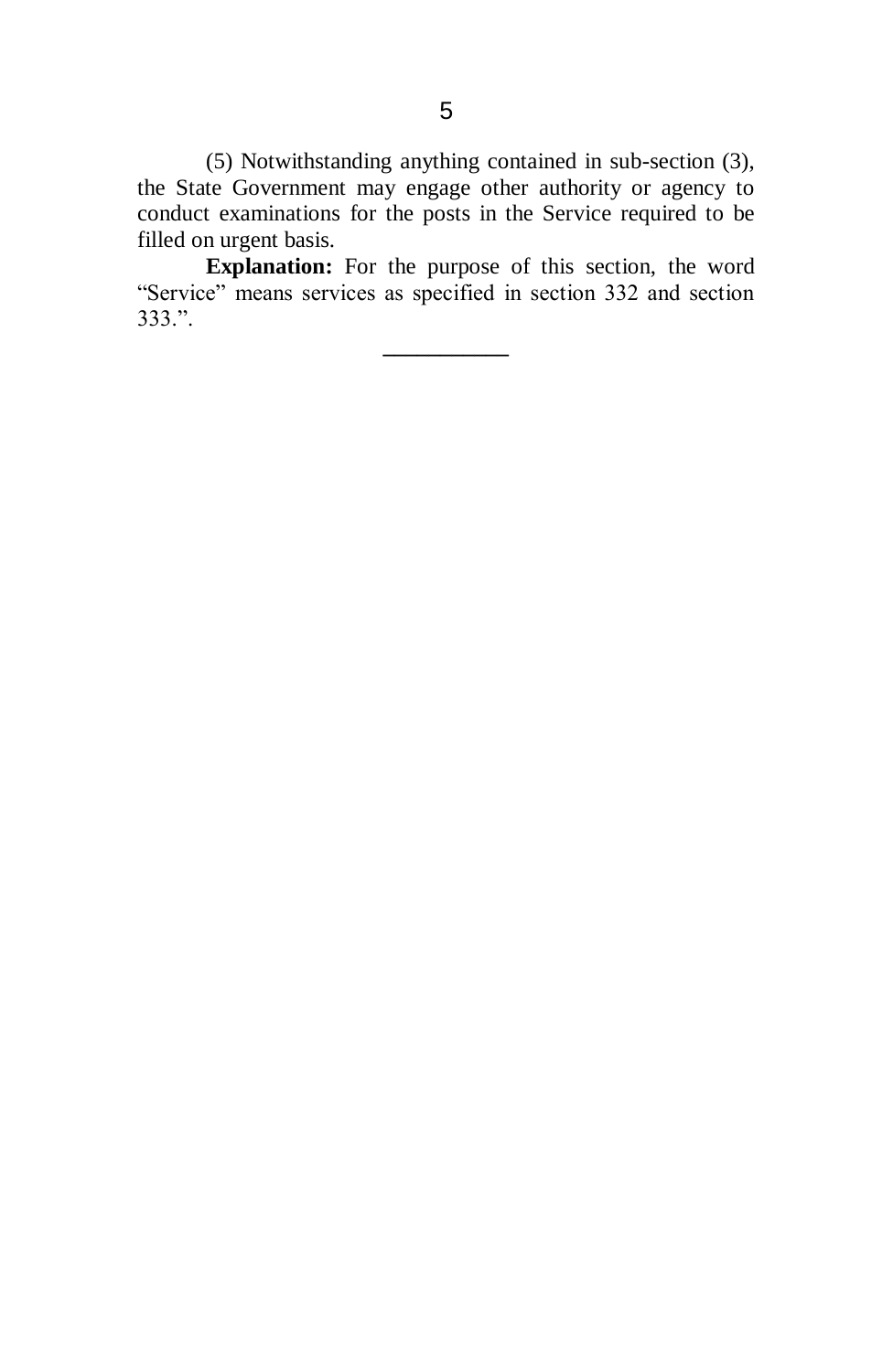#### **STATEMENT OF OBJECTS AND REASONS**

Presently, selection of candidates for appointments to the direct recruitment posts of the Rajasthan Municipal (Administrative and Technical) Service is made by a State Level Commission constituted under the provisions of the concerned service rules. Looking to the considerable strength of the posts of various categories and grades in the aforesaid service and need of fair and transparent recruitment process in the selection of suitable candidates on various posts in the service, the State Government has taken an administrative decision to cast the duty of conducting examination for appointments to the direct recruitment posts of the said Municipal Service upon the Rajasthan Public Service Commission. Therefore, it has been proposed that the said Commission shall conduct examination and advise on all matters relating to appointment to the service and disciplinary matters affecting the members of the service.

Accordingly, a new section 331 is proposed to be inserted in the Rajasthan Municipalities Act, 2009 (Act No. 18 of 2009).

> The Bill seeks to achieve the aforesaid objectives. Hence the Bill.

> > शान्ती कुमार धारीवाल, **Minister Incharge.**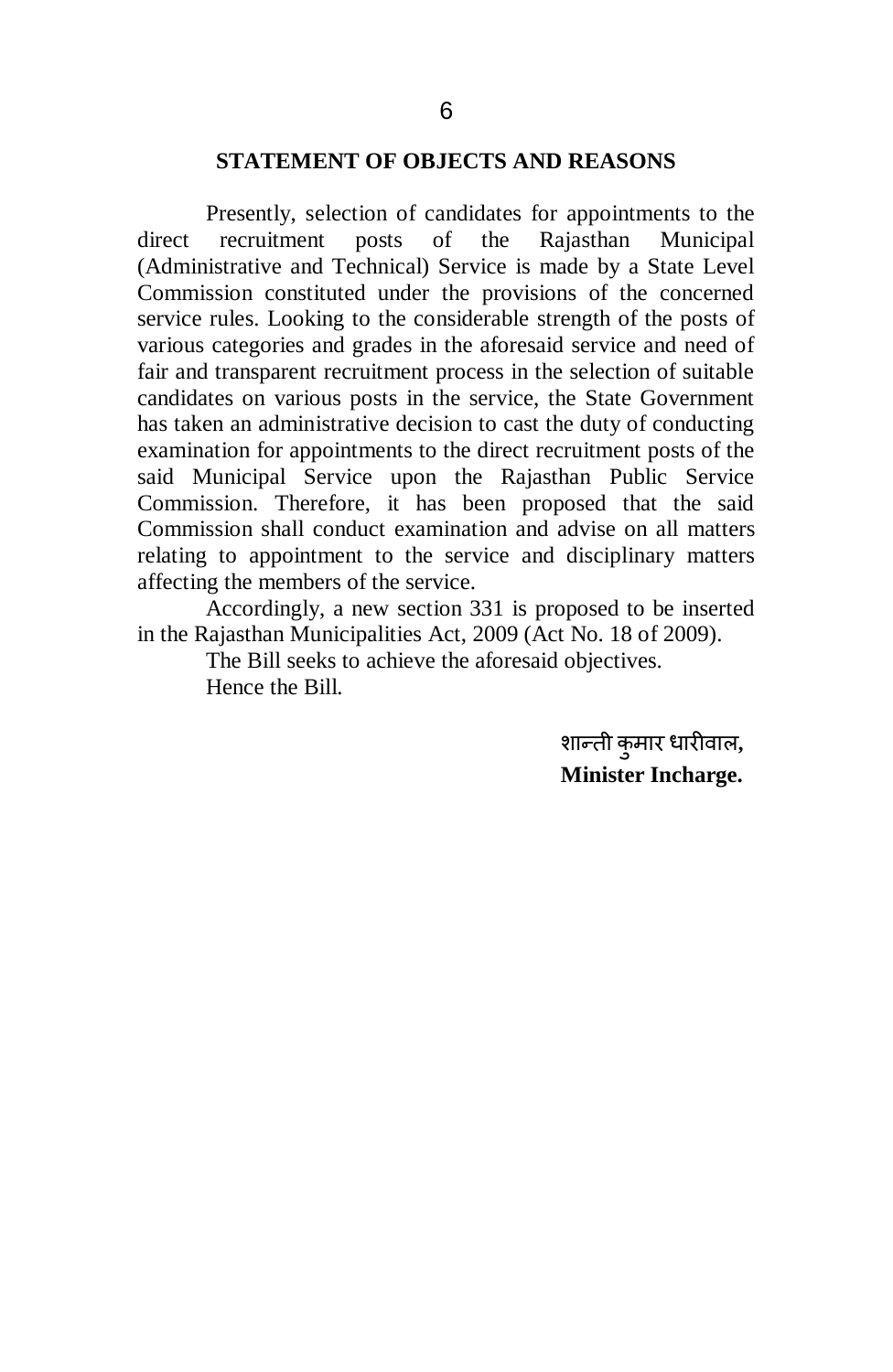**Bill No.12 of 2022**

# **THE RAJASTHAN MUNICIPALITIES (AMENDMENT) BILL, 2022**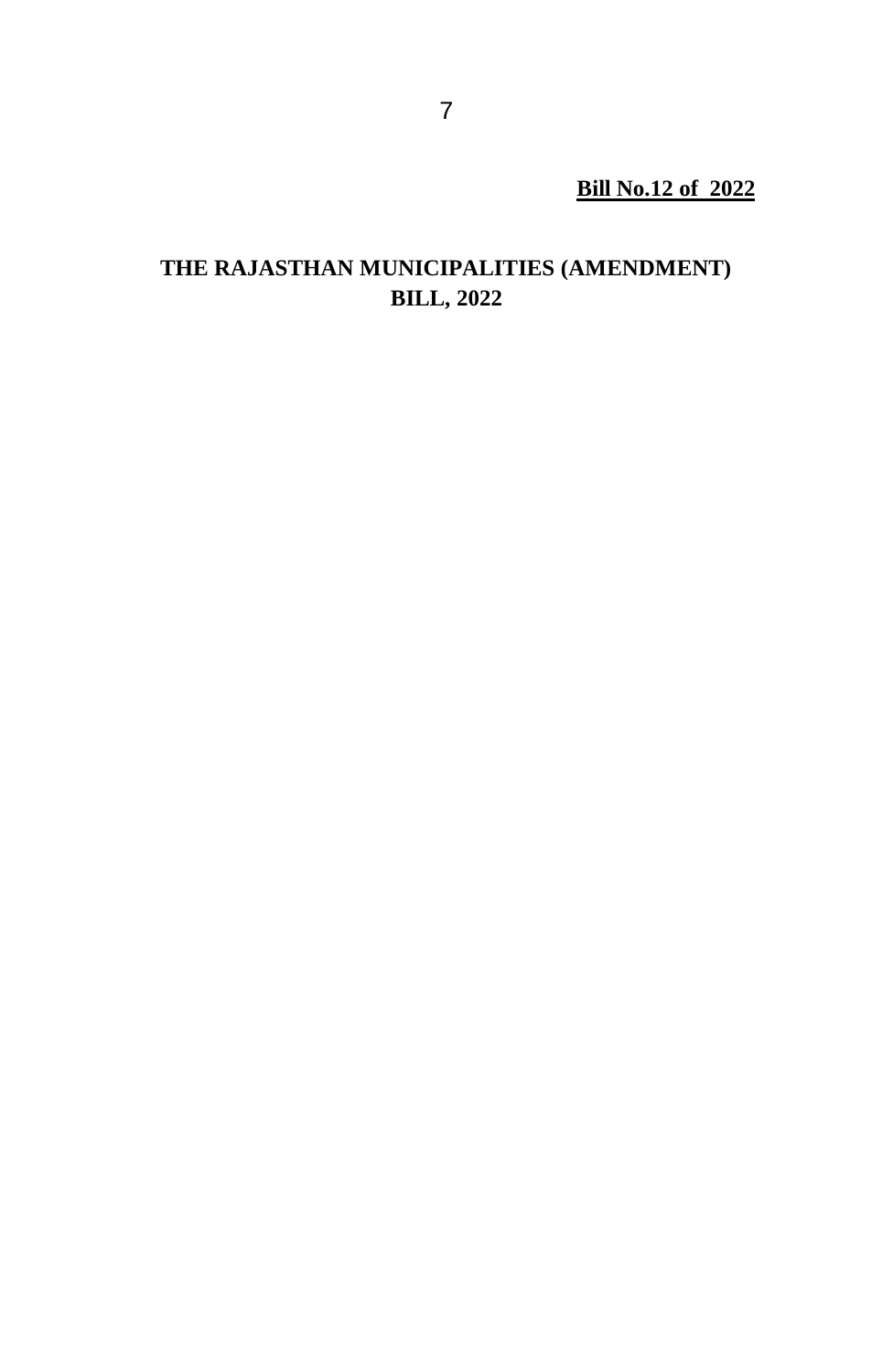# **(To be introduced in the Rajasthan Legislative Assembly) RAJASTHAN LEGISLATIVE ASSEMBLY**

*A Bill*

*further to amend the Rajasthan Municipalities Act, 2009.*

(To be introduced in the Rajasthan Legislative Assembly)

\_\_\_\_\_\_\_\_\_\_

\_\_\_\_\_\_\_\_\_\_

MAHAVEER PRASAD SHARMA,  **Secretary.**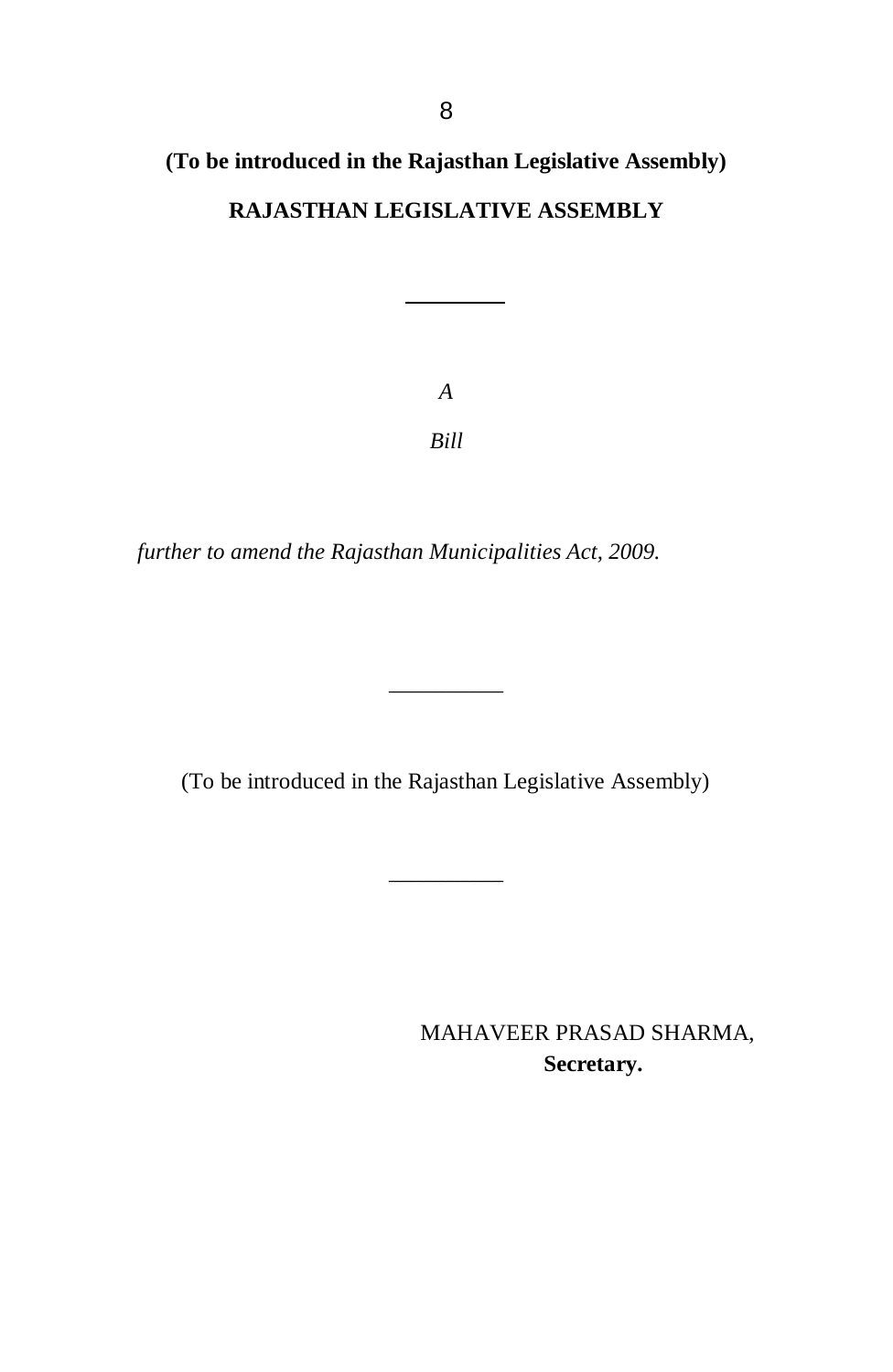(Shanti Kumar Dhariwal, **Minister-Incharge**)

**2022 का विधेयक सं.12** 

**राजस्थान नगरपालिका (संशोधन) विधेयक, 2022**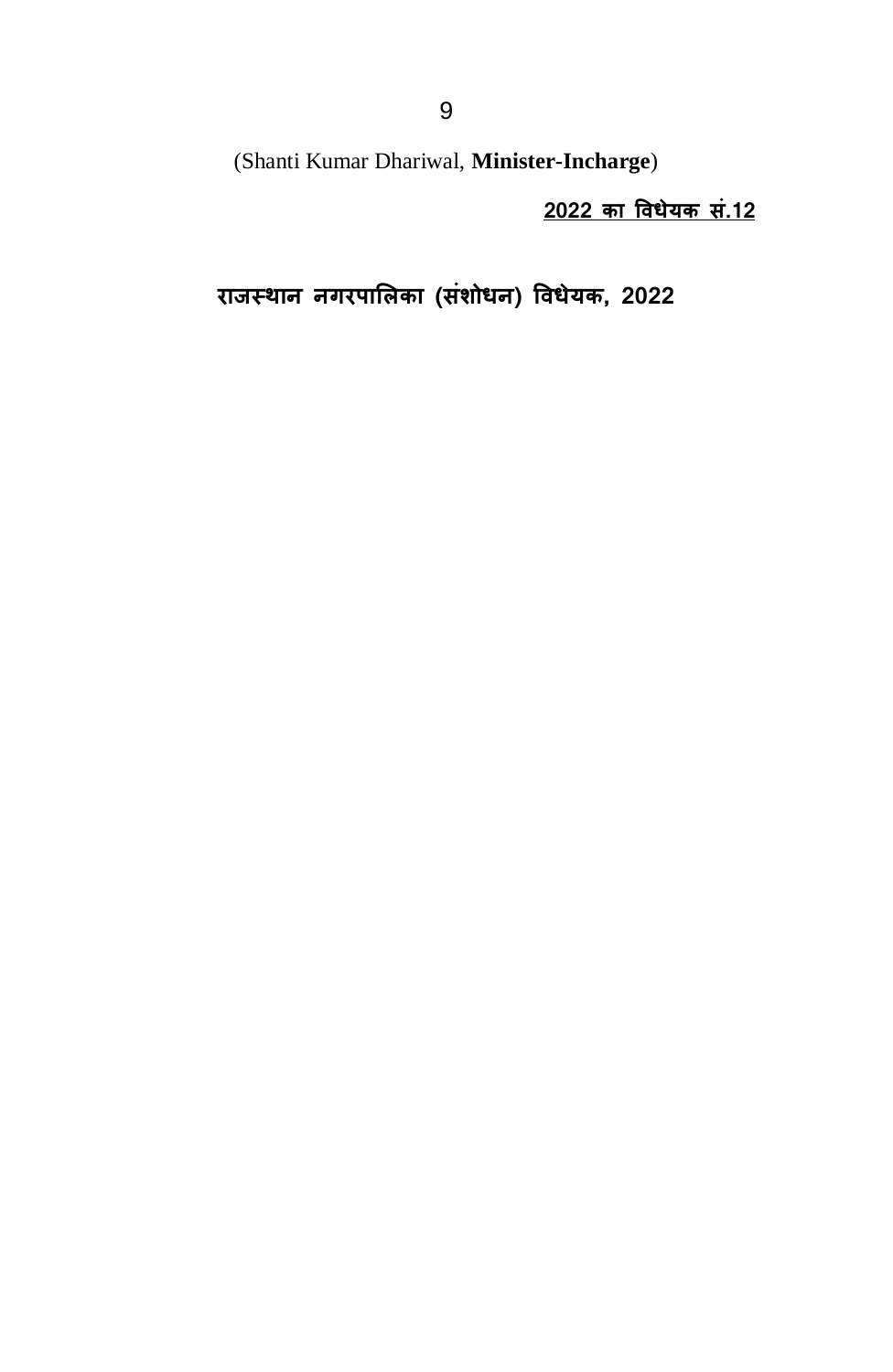(**जैसाकक राजस् थान विधान स ा ं पप:रःस् थावपक ककया जायेगा**)

**राजस् थान विधान स ा**

 राजस्थान नगरपालिका अधिननयम, 2009 को और संशोधित करने के लिए विधेयक।

**(जैसाकक राजस् थान विधान स ा ं पप:रःस्थावपक ककया जायेगा)**

महावीर प्रसाद शर्मा, **सधिि।**